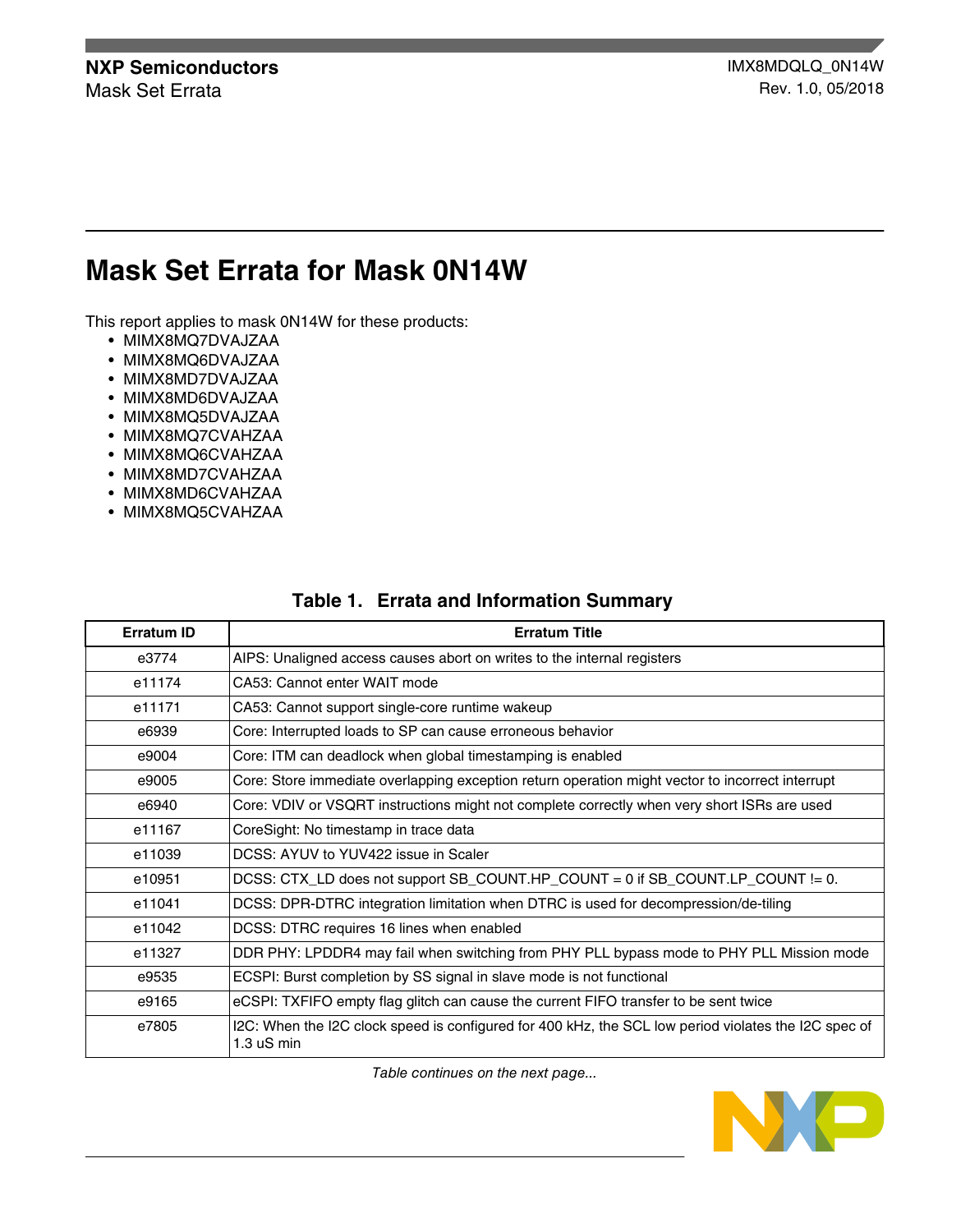| <b>Erratum ID</b> | <b>Erratum Title</b>                                                                                                                       |
|-------------------|--------------------------------------------------------------------------------------------------------------------------------------------|
| e11193            | PCIE: EP, PM PME: L1 Exit Does Not Occur when PME Service Timeout Mechanism Expires                                                        |
| e10740            | QuadSPI: Insufficient read data may be received in the RX Data Buffer register                                                             |
| e8565             | QuadSPI: Low performance received when using certain access sequences                                                                      |
| e11096            | SAI: Internal bit clock is not generated when RCR2[BCI]=1 or TCR2[BCI]=1                                                                   |
| e11150            | SAI: Internally generated receive or transmit BCLK cannot be re-enabled if it is first disabled when<br>$RCR2$ [DIV] or $TCR2$ [DIV] $> 0$ |
| e11324            | USB3: USB device fails to connect after system resumes from DSM                                                                            |
| e11231            | USB: Clock must remain on during suspend/resume                                                                                            |
| e11176            | USB: USB 3.0 Host Hot Plug incorrectly enumerates                                                                                          |
| e11232            | USDHC: uSDHC setting requirement for IPG_CLK and AHB_BUS clocks                                                                            |

**Table 1. Errata and Information Summary (continued)**

**Table 2. Revision History**

| <b>Revision</b> | <b>Changes</b>                                                                 |
|-----------------|--------------------------------------------------------------------------------|
| 0               | Initial revision                                                               |
| 0, 01/2018      | No changes in this revision                                                    |
| 0.1 01/2017     | The following errata were removed.<br>$\cdot$ e10986                           |
|                 | The following errata were revised.                                             |
|                 | $\cdot$ e9535                                                                  |
| 1.0, 05/2018    | The following errata were added.<br>$\cdot$ e11324<br>• $e11327$<br>• $e11193$ |
|                 | The following errata were revised.                                             |
|                 | $\cdot$ e7805                                                                  |

# **e3774: AIPS: Unaligned access causes abort on writes to the internal registers**

**Description:** Unaligned access to AIPS can be driven high by SAHARA, DAP, and FEC. If they access the AIPS internal registers during an unaligned access, an ABORT occurs.

**Workaround:** Make only aligned accesses to the AIPS internal registers.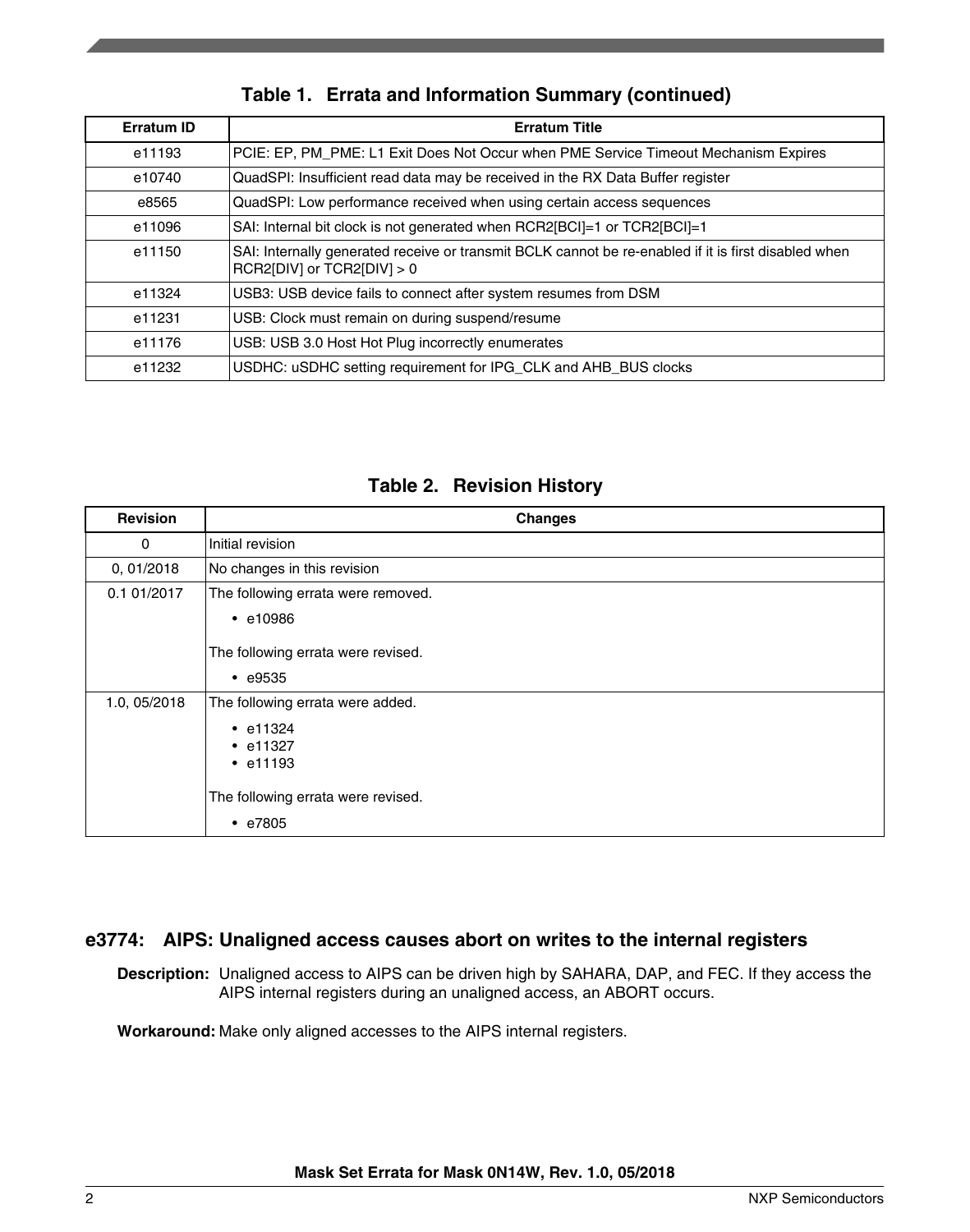# **e11174: CA53: Cannot enter WAIT mode**

**Description:** CA53 platform cannot enter WAIT mode if there is a pending interrupt. If the chip enters WAIT (WFI) mode, the chip requires a reboot to recover.

**Workaround:** No workarounds. SW should not use WAIT mode.

Impact: This mode turns off the power to the SCU (Snoop Control Unit) and the L2 cache. Not having this mode affects only 1 mode of core power savings.

### **e11171: CA53: Cannot support single-core runtime wakeup**

- **Description:** According to the GIC500 specification and the Arm Trusted Firmware design, when a CPU core enters the deepest CPU idle state (power-down), it must disable the GIC500 CPU interface and set the Redistributor register to indicate that this CPU is in sleep state. In such case, if the CPU core is in WFI or power-down with CPU interface disabled, another core cannot wake-up the powered-down core using SGI interrupt.
- **Workaround:** One workaround is to use another A53 core for the IRQ0 which is controlled by the IOMUX GPR to generate an external interrupt to wake-up the powered-down core.

The SW workaround is implemented into default BSP release. The workaround commit tag is "MLK-16804-04 driver: irqchip: Add IPI SW workaround for imx8mq".

### **e6939: Core: Interrupted loads to SP can cause erroneous behavior**

**Description:** Arm Errata 752770: Interrupted loads to SP can cause erroneous behavior

This issue is more prevalent for user code written to manipulate the stack. Most compilers will not be affected by this, but please confirm this with your compiler vendor. MQX™ and FreeRTOS™ are not affected by this issue.

Affects: Cortex-M4, Cortex-M4F

Fault Type: Programmer Category B

Fault Status: Present in: r0p0, r0p1 Open.

If an interrupt occurs during the data-phase of a single word load to the stack-pointer (SP/ R13), erroneous behavior can occur. In all cases, returning from the interrupt will result in the load instruction being executed an additional time. For all instructions performing an update to the base register, the base register will be erroneously updated on each execution, resulting in the stack-pointer being loaded from an incorrect memory location.

The affected instructions that can result in the load transaction being repeated are:

- 1) LDR SP,[Rn],#imm
- 2) LDR SP,[Rn,#imm]!
- 3) LDR SP,[Rn,#imm]
- 4) LDR SP,[Rn]
- 5) LDR SP,[Rn,Rm]

The affected instructions that can result in the stack-pointer being loaded from an incorrect memory address are: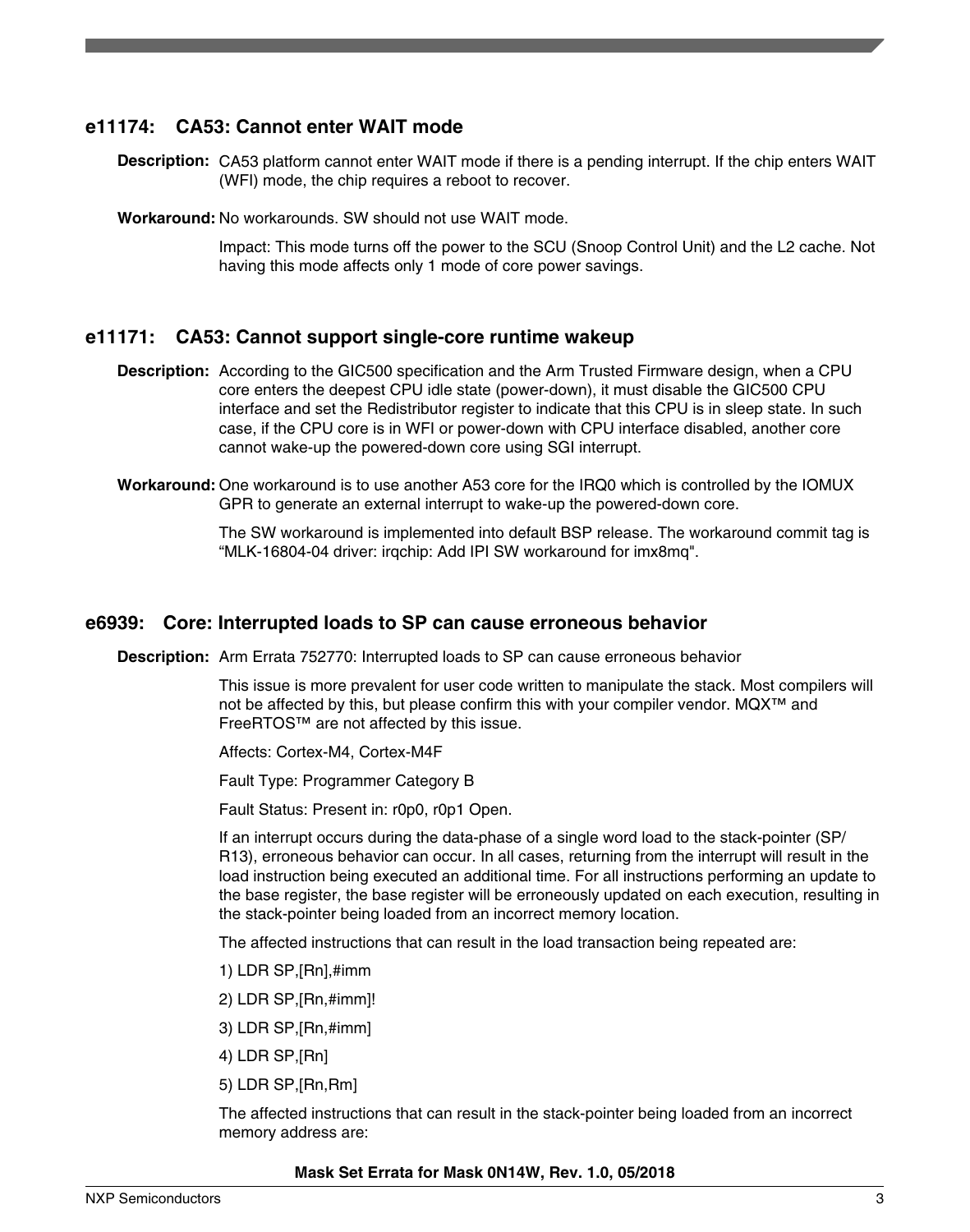1) LDR SP,[Rn],#imm

2) LDR SP,[Rn,#imm]!

Conditions:

1) An LDR is executed, with SP/R13 as the destination.

2) The address for the LDR is successfully issued to the memory system.

3) An interrupt is taken before the data has been returned and written to the stack-pointer.

Implications:

Unless the load is being performed to Device or Strongly-Ordered memory, there should be no implications from the repetition of the load. In the unlikely event that the load is being performed to Device or Strongly-Ordered memory, the repeated read can result in the final stack-pointer value being different than had only a single load been performed.

Interruption of the two write-back forms of the instruction can result in both the base register value and final stack-pointer value being incorrect. This can result in apparent stack corruption and subsequent unintended modification of memory.

**Workaround:** Most compilers are not affected by this, so a workaround is not required.

However, for hand-written assembly code to manipulate the stack, both issues may be worked around by replacing the direct load to the stack-pointer, with an intermediate load to a generalpurpose register followed by a move to the stack-pointer.

If repeated reads are acceptable, then the base-update issue may be worked around by performing the stack pointer load without the base increment followed by a subsequent ADD or SUB instruction to perform the appropriate update to the base register.

# **e9004: Core: ITM can deadlock when global timestamping is enabled**

### **Description:** ARM ERRATA 806422

The Cortex-M4 processor contains an optional Instrumentation Trace Macrocell (ITM). This can be used to generate trace data under software control, and is also used with the Data Watchpoint and Trace (DWT) module which generates event driven trace. The processor supports global timestamping. This allows count values from a system-wide counter to be included in the trace stream.

When connected directly to a CoreSight funnel (or other component which holds ATREADY low in the idle state), the ITM will stop presenting trace data to the ATB bus after generating a timestamp packet. In this condition, the ITM\_TCR.BUSY register will indicate BUSY.

Once this condition occurs, a reset of the Cortex-M4 is necessary before new trace data can be generated by the ITM.

Timestamp packets which require a 5 byte GTS1 packet, or a GTS2 packet do not trigger this erratum. This generally only applies to the first timestamp which is generated.

Devices which use the Cortex-M optimized TPIU (CoreSight ID register values 0x923 and 0x9A1) are not affected by this erratum.

**Workaround:** There is no software workaround for this erratum. If the device being used is susceptible to this erratum, you must not enable global timestamping.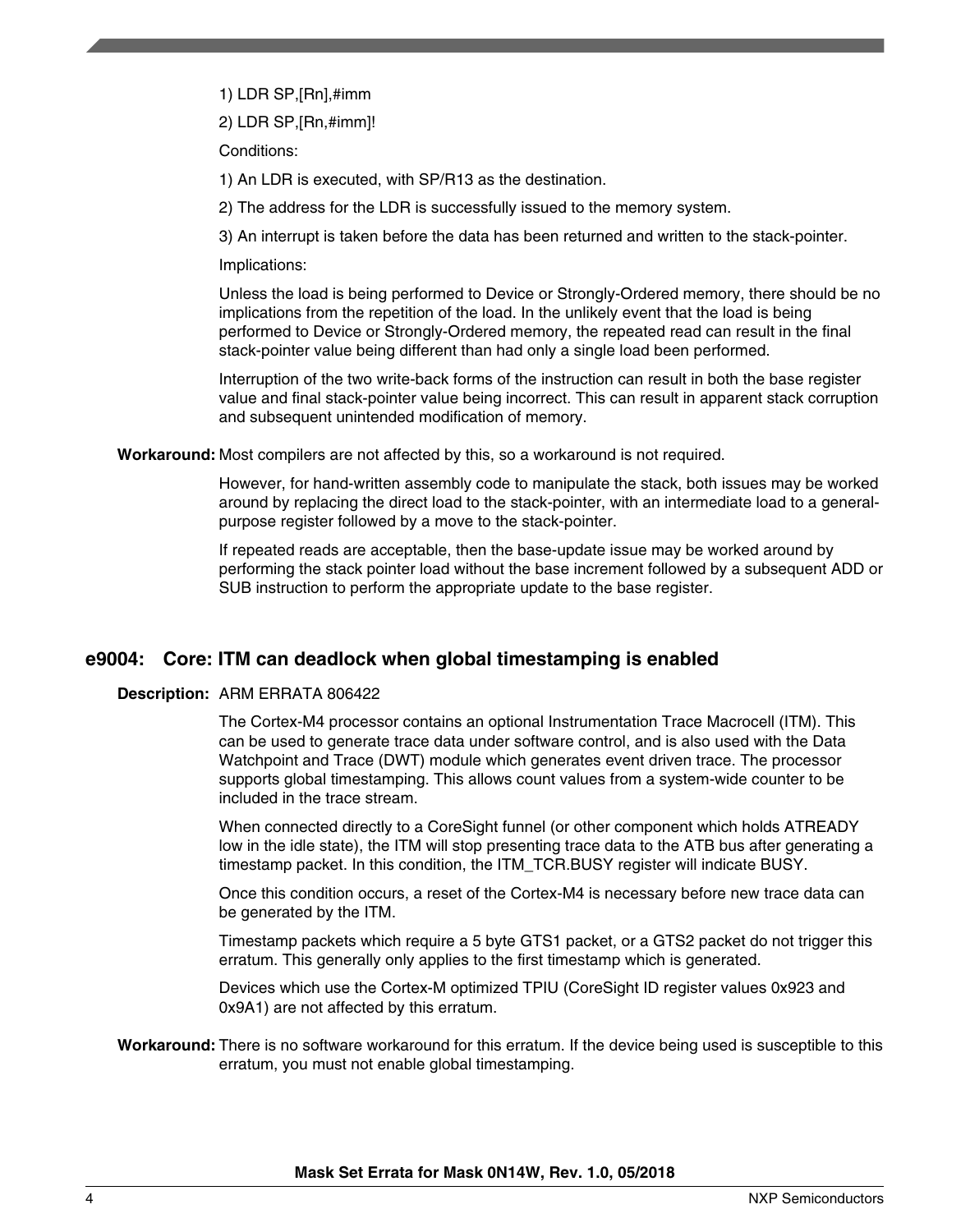# **e9005: Core: Store immediate overlapping exception return operation might vector to incorrect interrupt**

**Description:** Arm Errata 838869: Store immediate overlapping exception return operation might vector to incorrect interrupt

Affects: Cortex-M4, Cortex-M4F

Fault Type: Programmer Category B Rare

Fault Status: Present in: r0p0, r0p1 Open.

The Cortex-M4 includes a write buffer that permits execution to continue while a store is waiting on the bus. Under specific timing conditions, during an exception return while this buffer is still in use by a store instruction, a late change in selection of the next interrupt to be taken might result in there being a mismatch between the interrupt acknowledged by the interrupt controller and the vector fetched by the processor.

Configurations Affected

This erratum only affects systems where writeable memory locations can exhibit more than one wait state.

**Workaround:** For software not using the memory protection unit, this erratum can be worked around by setting DISDEFWBUF in the Auxiliary Control Register.

> In all other cases, the erratum can be avoided by ensuring a DSB occurs between the store and the BX instruction. For exception handlers written in C, this can be achieved by inserting the appropriate set of intrinsics or inline assembly just before the end of the interrupt function, for example:

```
ARMCC:
...
schedule_barrier();
\_asm\{DSB\};__schedule_barrier();
}
GCC:
...
 __asm volatile ("dsb 0xf" ::: "memory");
}
```
### **e6940: Core: VDIV or VSQRT instructions might not complete correctly when very short ISRs are used**

**Description:** Arm Errata 709718: VDIV or VSQRT instructions might not complete correctly when very short ISRs are used

Affects: Cortex-M4F

Fault Type: Programmer Category B

Fault Status: Present in: r0p0, r0p1 Open.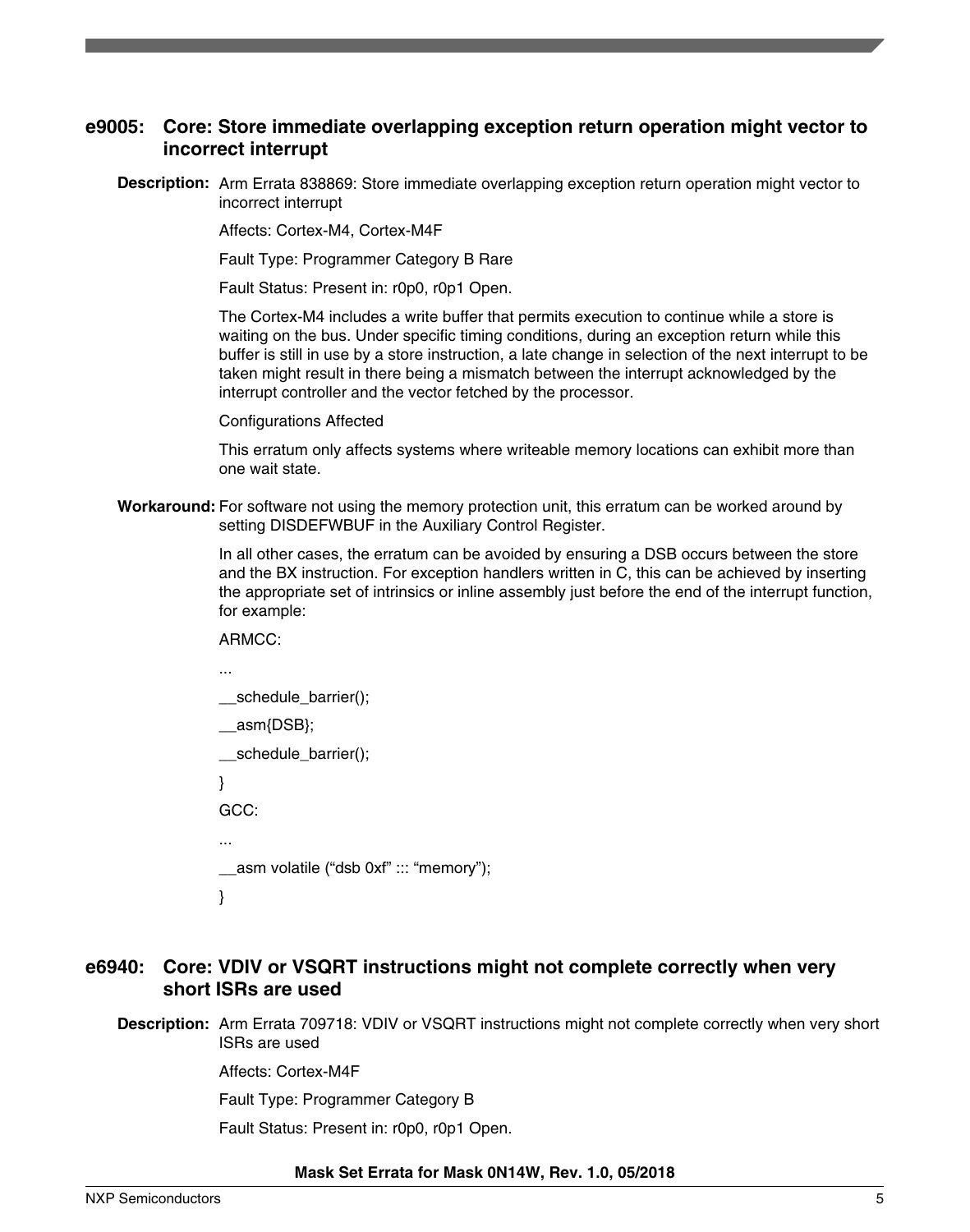On Cortex-M4 with FPU, the VDIV and VSQRT instructions take 14 cycles to execute. When an interrupt is taken a VDIV or VSQRT instruction is not terminated, and completes its execution while the interrupt stacking occurs. If lazy context save of floating point state is enabled then the automatic stacking of the floating point context does not occur until a floating point instruction is executed inside the interrupt service routine.

Lazy context save is enabled by default. When it is enabled, the minimum time for the first instruction in the interrupt service routine to start executing is 12 cycles. In certain timing conditions, and if there is only one or two instructions inside the interrupt service routine, then the VDIV or VSQRT instruction might not write its result to the register bank or to the FPSCR.

**Workaround:** A workaround is only required if the floating point unit is present and enabled. A workaround is not required if the memory system inserts one or more wait states to every stack transaction.

There are two workarounds:

1) Disable lazy context save of floating point state by clearing LSPEN to 0 (bit 30 of the FPCCR at address 0xE000EF34).

2) Ensure that every interrupt service routine contains more than 2 instructions in addition to the exception return instruction.

# **e11167: CoreSight: No timestamp in trace data**

**Description:** During the JTAG debug with trace function, there is no timestamp in the trace data. Because of the lack of a timestamp, the debug with trace function is not enabled by CoreSight.

**Workaround:** No workarounds, SoC does not support this feature.

### **e11039: DCSS: AYUV to YUV422 issue in Scaler**

- **Description:** Scaler uses 5 tap filtering for Graphics pipe. When the input data format in the graphics pipe is AYUV444 and dolby path is used, scaler is programmed to output YUV422 and src is video is set to 1. In this case, the module fails to replicate the last row when the vertical tap filter crosses the bottom boundary of the source picture. It results in incorrect pixels being output for the last 2 rows of the image.
- **Workaround:** When the Input image format is AYUV444 and the Dolby Path is used, i.e. scaler converting AYUV444 to YUV422, program the src\_is\_video to 1, and set the Source Picture Height Register field to (input image height  $- 2$ ).

No artifacts are found by this work around. The change is to be done only to the register programming, i.e. the input height to be used for determining the scaling coefficients should remain the same.

If the input image height is 256, and the Scaler is configured to convert AYUV444 to YUV422, source picture height register should be programmed to 254,

in all the other cases, it should be programmed to 255.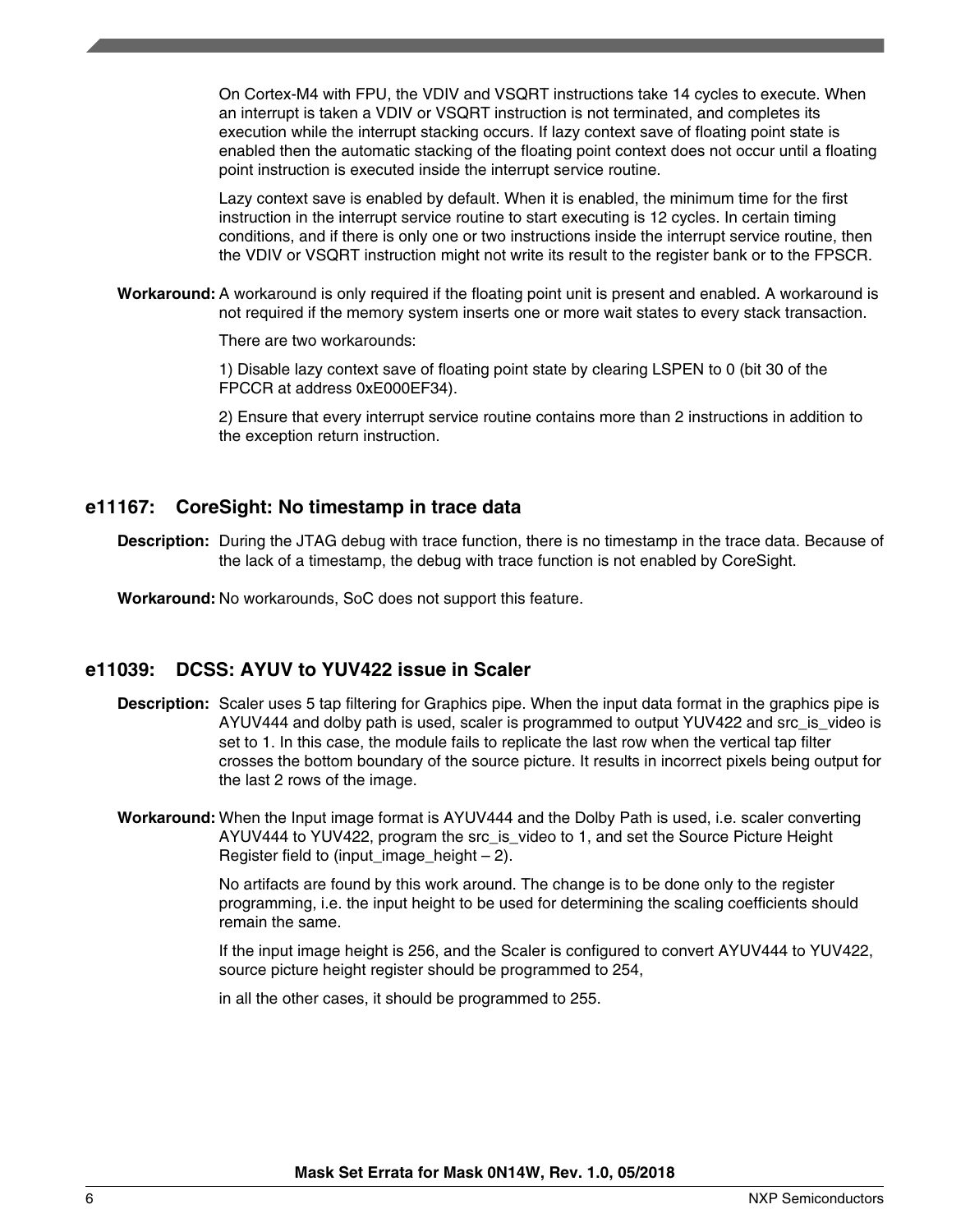# **e10951: DCSS: CTX\_LD does not support SB\_COUNT.HP\_COUNT = 0 if SB\_COUNT.LP\_COUNT != 0.**

**Description:** The CTX\_LD does not support single buffer high priority (SB.HP) count of 0 if the single buffer low priority (SB.LP) count is not 0. So, if any single buffered registers need to be programmed, the SB.HP count must be  $> 0$ .

**Workaround:** SW must always program at least one entry for the SB.HP region when there are entries in the SB.LP region. If the SB.LP region is 0, it is ok for both regions to be =0.

### **e11041: DCSS: DPR-DTRC integration limitation when DTRC is used for decompression/de-tiling**

- **Description:** The DTRC does not allow re-read of pixels. DTRC requires DPR to read exactly full scan line pixels when DTRC is used for decompression/de-tiling. The AXI interface on DTRC is a 128-bit which requires picture size x bitdepth/8 to be an integer multiple of 16. On further restriction, DPR requires X-WIDE to be integer multiple of 64bytes, which does not allow any picture size.
- **Workaround:** DPR requires all transactions to be 64B, which forces 10b buffers to be constrained to (or padded to) a multiple of 256 pixels wide.
	- There are a some hardware constraints on how the blocks access the buffers:

• There is no stride in G2/G1 compressed/uncompressed tiled output, so we cannot pad dummy data directly in those formats.

• G2/G1 raster scan output also does not support stride, so we cannot bypass DTRC to directly read raster scan output from G2 to solve the issue.

• DTRC raster scan output is consistent with the G2 raster scan output and, consequently, also does not support stride.

SW Work around:

• The DTRC crop feature can be used to simulate 'padding' in some instances. By setting the parameters to a negative crop value on the right edge, the DTRC will respond by padding with some limitations.

• This 'padding' will always work for 8-bit uncompressed G1/G2 output, and 10-bit uncompressed G2 output.

• This 'padding' will only work for 8-bit/10-bit compressed G2 output on cases that the padded picture width is  $\leq$  (128  $*$  ceiling( original picture width in pixels / 128) )

Notes:

Almost all 8b compressed surfaces should work fine due to the ability to pad up to 128 pixel multiples. For 10b compressed surfaces that this does not work with (e.g. 1080p), NXP recommends that the reference frame compression be disabled on G2. The uncompressed tile format should be readable and possible to pad on the DTRC.

That said, NXP confirmed that only 4K formats should be requiring 10b (all of which should work compressed). This means that all primary use cases should be possible to support with compressed buffers.

Programming Model to use Padding feature (highlighted only registers which requires or have programming difference)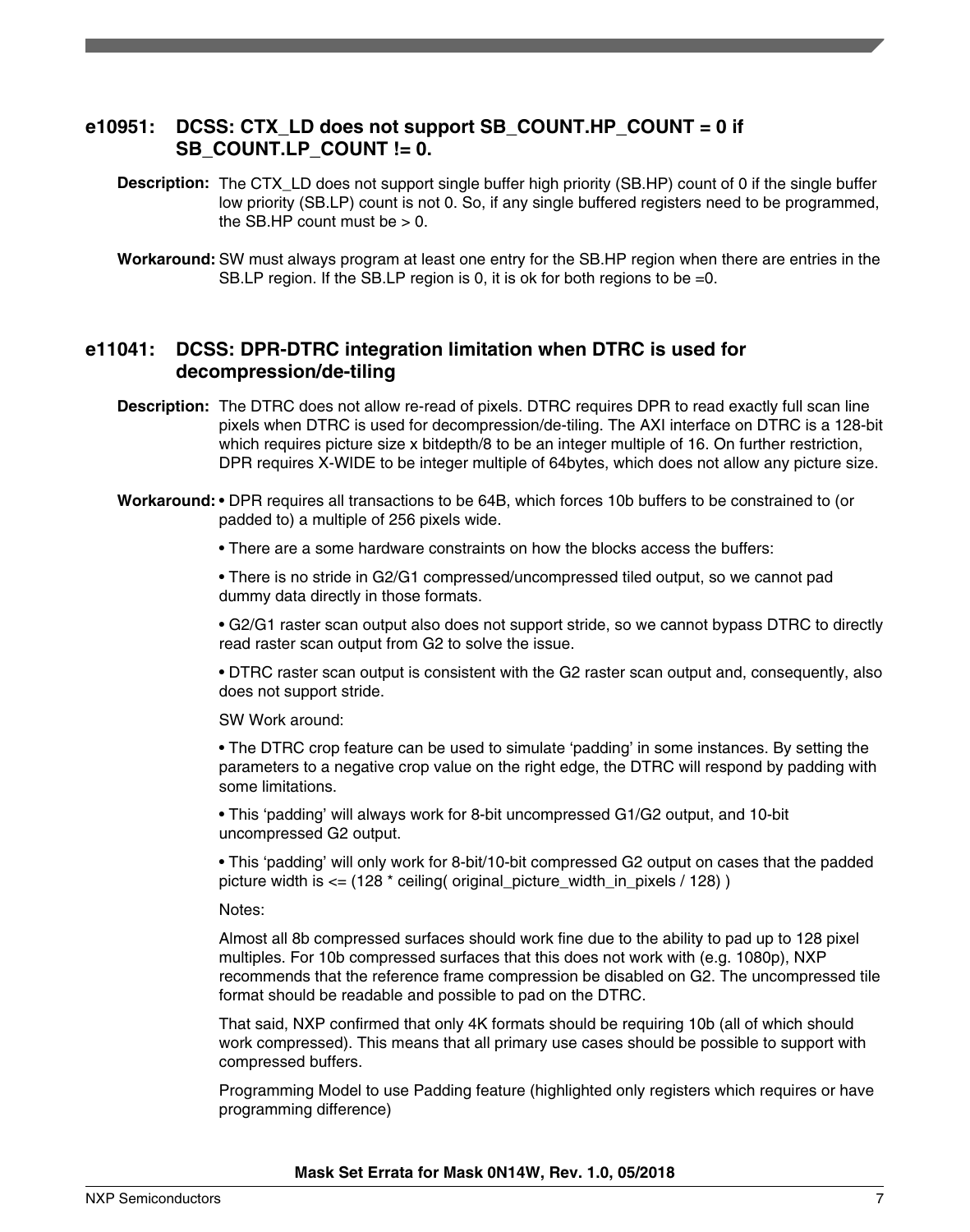DTRC programming:

F0SIZE – The picture size still needs to be set to the original picture size.

F0CROPORIG – Cropped picture top left origin is set to (0, 0).

FOCROPSIZE – For 8bit crop picture width should be (orig picture width  $+ 63$ ) & 0xffff\_ffC0; For 10bit crop picture width should be (orig picture width + 255) 0xffff\_ff00 (make picture width 256 pixels aligned)

F0DCTL – Set bit 18 to 1'b, Set bit 17 to 0 for compressed source frame buffer and 1 for uncompressed source frame buffer.

DPR programming -

FRAME CTRL0[PITCH] = Cropped width (programmed in DTRC F0CROPSIZE reg) \* bit\_depth/8

FRAME\_1P\_PIX\_X\_CTRL[NUM\_X\_PIX\_WIDE] = Cropped width (programmed in DTRC F0CROPSIZE reg) \* bit\_depth/8

FRAME\_2P\_PIX\_X\_CTRL[NUM\_X\_PIX\_WIDE] = Cropped width (programmed in DTRC F0CROPSIZE reg) \* bit\_depth/8

Scaler shall be programmed with Original picture size.

### **e11042: DCSS: DTRC requires 16 lines when enabled**

**Description:** On video channels, the DPR requires both the chroma and luma height to be multiples of 8. If not a multiple of 8, it can cause chroma height to be different than half the luma height.

> Because there are not separate DTRC registers for the luma and chroma height and there is only one value, the chroma will always be exactly half the luma.

When the chroma height or luma height does not match between the DTRC and DPR, the DPR will request data that the DTRC doesn't have, therefore, the DTRC will not respond to the request. This will cause an incomplete transaction and stall the bus after enough transactions occur.

Example: For a 360 line image. DTRC = 360 lines, DPR Luma = 360, DPR chroma =  $184$  (it must be a multiple of 8). Because the DPR chroma and DTRC lines/2 are not the same, this issue will arise.

**Workaround:** Bypassing the DTRC will not cause this issue to arise. Padding the frame to be a multiple of 16 will work as well.

### **e11327: DDR PHY: LPDDR4 may fail when switching from PHY PLL bypass mode to PHY PLL Mission mode**

- **Description:** The DDR PHY cannot switch reliably between PLL bypass mode and PLL mission mode. The PHY must be configured and used in PLL mission mode only, which prevents the PHY from operating at below 667MT/s.
- **Workaround:** To workaround this issue, the software must keep the DDR PHY operating in PLL Mission mode.

Software workaround implemented in codebase starting in L4.9.51 8MQual Beta patch release and Android O8.0.0 8MQual Beta patch release.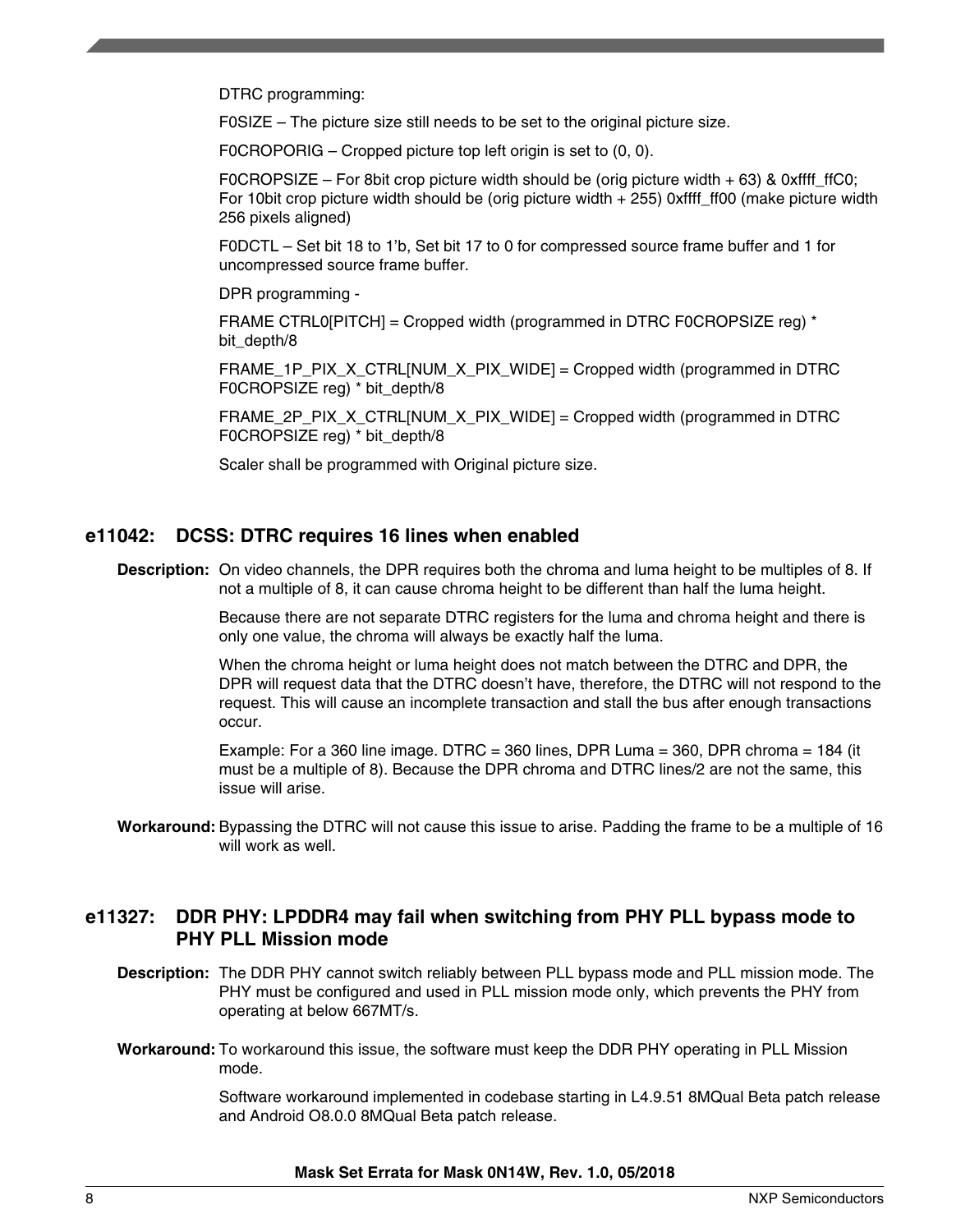### **e9535: ECSPI: Burst completion by SS signal in slave mode is not functional**

**Description:** According to the eCSPI specifications, when eCSPI is set to operate in the Slave mode (CHANNEL MODE[x] = 0), the SS CTL[x] bit controls the behavior of burst completion.

> In the Slave mode, the SS CTL bit should control the behavior of SPI burst completion as follows:

- 0—SPI burst completed when (BURST\_LENGTH + 1) bits are received
- 1—SPI burst completed when the SS input is negated

Also, in BURST\_LENGTH definition, it is stated "In the Slave mode, this field takes effect in SPI transfer only when SS CTL is cleared."

However, the mode SS  $CTL[x] = 1$  is not functional in Slave mode. Currently, BURST\_LENGTH always defines the burst length.

According to the SPI protocol, negation of SSB always causes completion of the burst. However, due to the above issue, the data is not sampled correctly in RxFIFO when {BURST\_LENGTH+1}mod32 is not equal to {actual burst length}mod32.

Therefore, setting the BURST\_LENGTH parameter to a value greater than the actual burst does not resolve the issue.

**Workaround:** Do not use the SS CTL[x] = 1 option in the Slave mode. The accurate burst length should always be specified using the BURST\_LENGTH parameter.

### **e9165: eCSPI: TXFIFO empty flag glitch can cause the current FIFO transfer to be sent twice**

- **Description:** When using DMA to transfer data to the TXFIFO, if the data is written to the TXFIFO during an active eCSPI data exchange, this can cause a glitch in the TXFIFO empty signal, resulting in the TXFIFO read pointer (TXCNT) not updating correctly, which in turn results in the current transfer getting resent a second time.
- **Workaround:** This errata is only seen when the SMC (Start Mode Control) bit is set. A modified SDMA script with TX THRESHOLD = 0 and using only the XCH (SPI Exchange) bit to initiate transfers prevents this errata from occurring. There is an associated performance impact with this workaround. Testing transfers to a SPI-NOR flash showed approximately a 5% drop in write data rates and a 25% drop in read data rates.

### **e7805: I2C: When the I2C clock speed is configured for 400 kHz, the SCL low period violates the I2C spec of 1.3 uS min**

- **Description:** When the I2C module is programmed to operate at the maximum clock speed of 400 kHz (as defined by the I2C spec), the SCL clock low period violates the I2C spec of 1.3 uS min. The user must reduce the clock speed to obtain the SCL low time to meet the 1.3us I2C minimum required. This behavior means the SoC is not compliant to the I2C spec at 400kHz.
- **Workaround:** To meet the clock low period requirement in fast speed mode, SCL must be configured to 384KHz or less.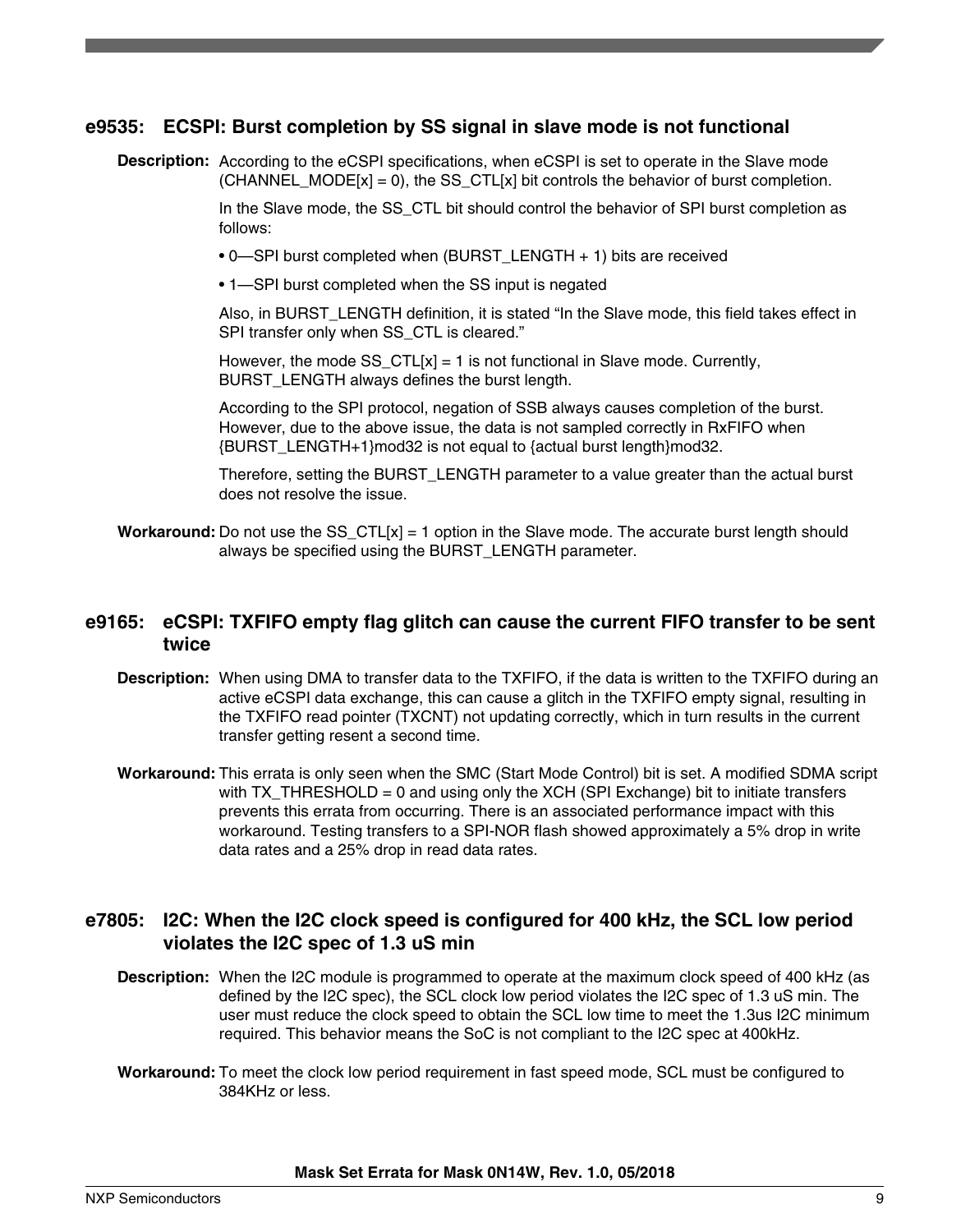# **e11193: PCIE: EP, PM\_PME: L1 Exit Does Not Occur when PME Service Timeout Mechanism Expires**

**Description:** Impacted Configuration(s): Upstream Port configurations:

CC DEVICE TYPE = DM and device type  $=4'$ b0000

Defect Summary:

When a function issues a PM\_PME Message, it sets the PME\_Status bit. If the Downstream port has not cleared the PME\_Status bit within 100ms, a PME Service timeout occurs. At this point, the Upstream port must resend the PM\_PME message.

In the current implementation of the controller, the PME Service timeout does not trigger an exit from L1 to resend the PM\_PME message.

System Usage Scenario:

Upstream ports using a wake-up mechanism followed by a power management event (PME) message.

Consequence(s):

The defect has the following effect:

The PME service routine cannot make forward progress until the PM\_PME message is resent.

**Workaround:** Poll the PME\_Status bit after sending the PME message to exit L1 state. If this bit remains 1 for 100ms or more, SW must re-toggle bit 10 "PCIE\_CTRL\_APPS\_PME" of register "SRC\_PCIEPHY\_RCR" .

### **e10740: QuadSPI: Insufficient read data may be received in the RX Data Buffer register**

- **Description:** Data read from flash through QuadSPI using Peripheral Bus Interface (IPS) may return insufficient data in the RX Buffer Data register (QuadSPI\_RBDRn) when the read data size of a flash transaction is programmed to be greater than 32 bytes.
- **Workaround:** For data size greater than 32 bytes, program the IP data transfer size in the IP configuration register (QuadSPI\_IPCR[IDATSZ]) to be in multiples of 8 bytes.

### **e8565: QuadSPI: Low performance received when using certain access sequences**

**Description:** When sequential accesses are made to QuadSPI with prefetch enabled and the memory difference between two subsequent access bursts is very small then the performance observed may vary with different flash frequency. As an example this may occur if a pre-fetch is requested when an ongoing burst would already fetch the required data.

> The reduced performance can occur when using the DMA or cores and when performing execute-in-place in particular.

No data corruption is observed but effective performance can be reduced by more than half.

**Workaround:** The impact can be limited by reducing the number of overlapping QuadSPI requests through optimizing the size of the pre-fetch buffer but cannot be completely eliminated.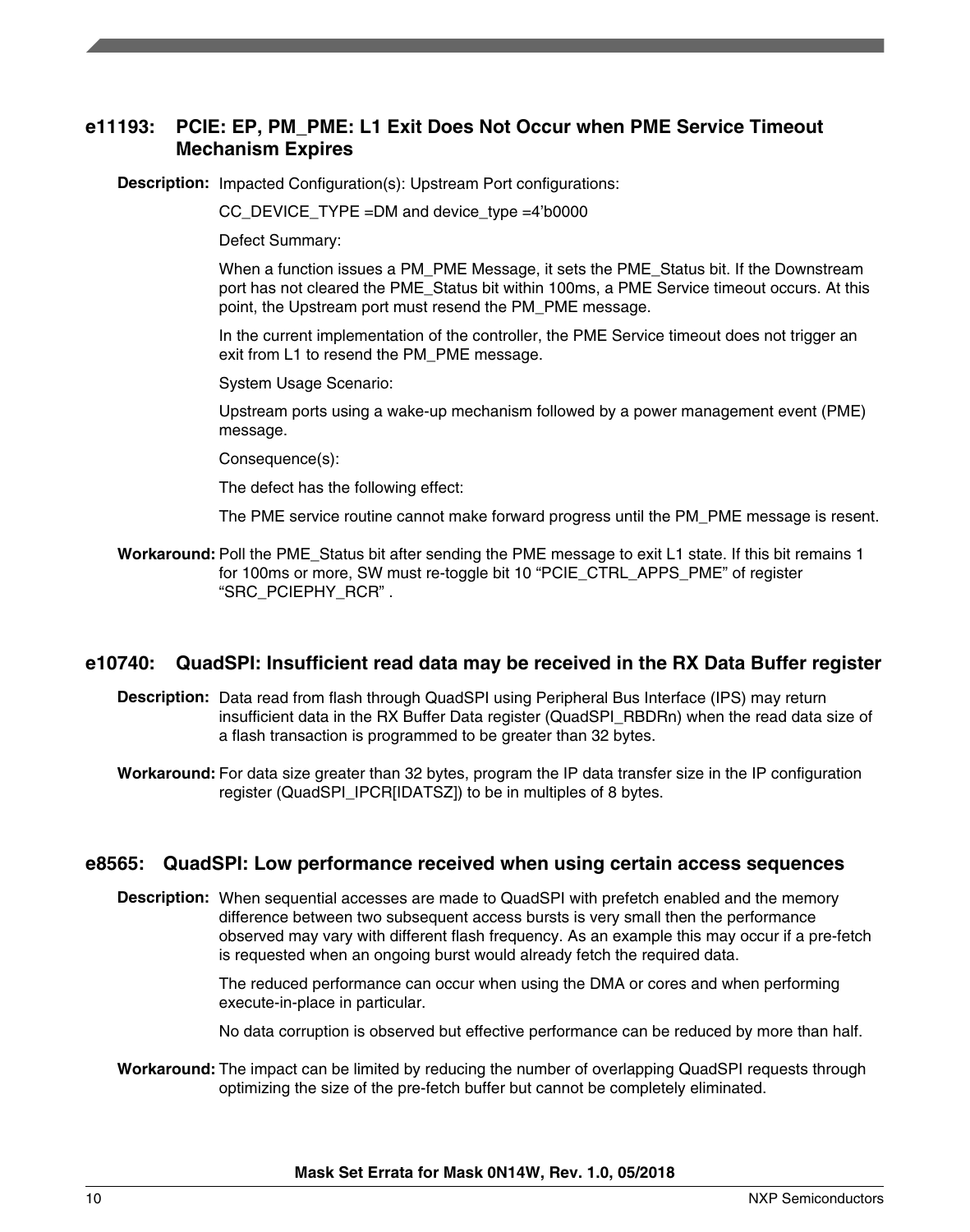# **e11096: SAI: Internal bit clock is not generated when RCR2[BCI]=1 or TCR2[BCI]=1**

**Description:** When the SAI transmitter or receiver is configured for internal bit clock with BCI = 1, the bit clock is not generated for either of the following two configurations:

a) SYNC = 00 and BCS =  $0$ 

b)  $SYNC = 01$  and  $BCS = 1$ 

**Workaround:** When the SAI transmitter or receiver is configured for internal bit clock with BCI=1, use only one of the following two configurations:

a)  $SYNC = 01$  and  $BCS = 0$ 

b) SYNC = 00 and BCS =  $1$ 

# **e11150: SAI: Internally generated receive or transmit BCLK cannot be re-enabled if it is first disabled when RCR2[DIV] or TCR2[DIV] > 0**

- **Description:** If the receive or transmit bit clock (BCLK) is internally generated, enabled with DIV > 0 and is then disabled, due to software or Stop mode entry, and the BCLK is enabled again, the clock is not generated.
- **Workaround:** If the receive or transmit BCLK is internally generated and a DIV value greater than 0 is used, the SAI must be reset before the BCLK is re-enabled. This is achieved by writing the SR bit in the respective RCSR or TCSR register first to 1 and then immediately to 0.

### **e11324: USB3: USB device fails to connect after system resumes from DSM**

- **Description:** USB3 connection remains in inactive state after the system resumes from Deep Sleep Mode (DSM). USB3 module requires that 32K suspend\_clk and AXI bus clock remain on for wakeup. However, relative clocks close in DSM. This conflict causes USB3 to remain inactive.
- **Workaround:** After the system resumes, software can issue a USB link warm reset and cause USB3 to transition from U3 to U0 state.

# **e11231: USB: Clock must remain on during suspend/resume**

**Description:** USB IP requires clock on during suspend/resume, to maintain RUN/STOP = 1.

This results in two impacts:

- 1. USB cannot be used as a wakeup source.
- 2. USB device mode will require extra power consumption as the clock is on.

### **Workaround:** SW Workarounds:

Requires RUN/STOP bit to be set to 1 during suspend mode.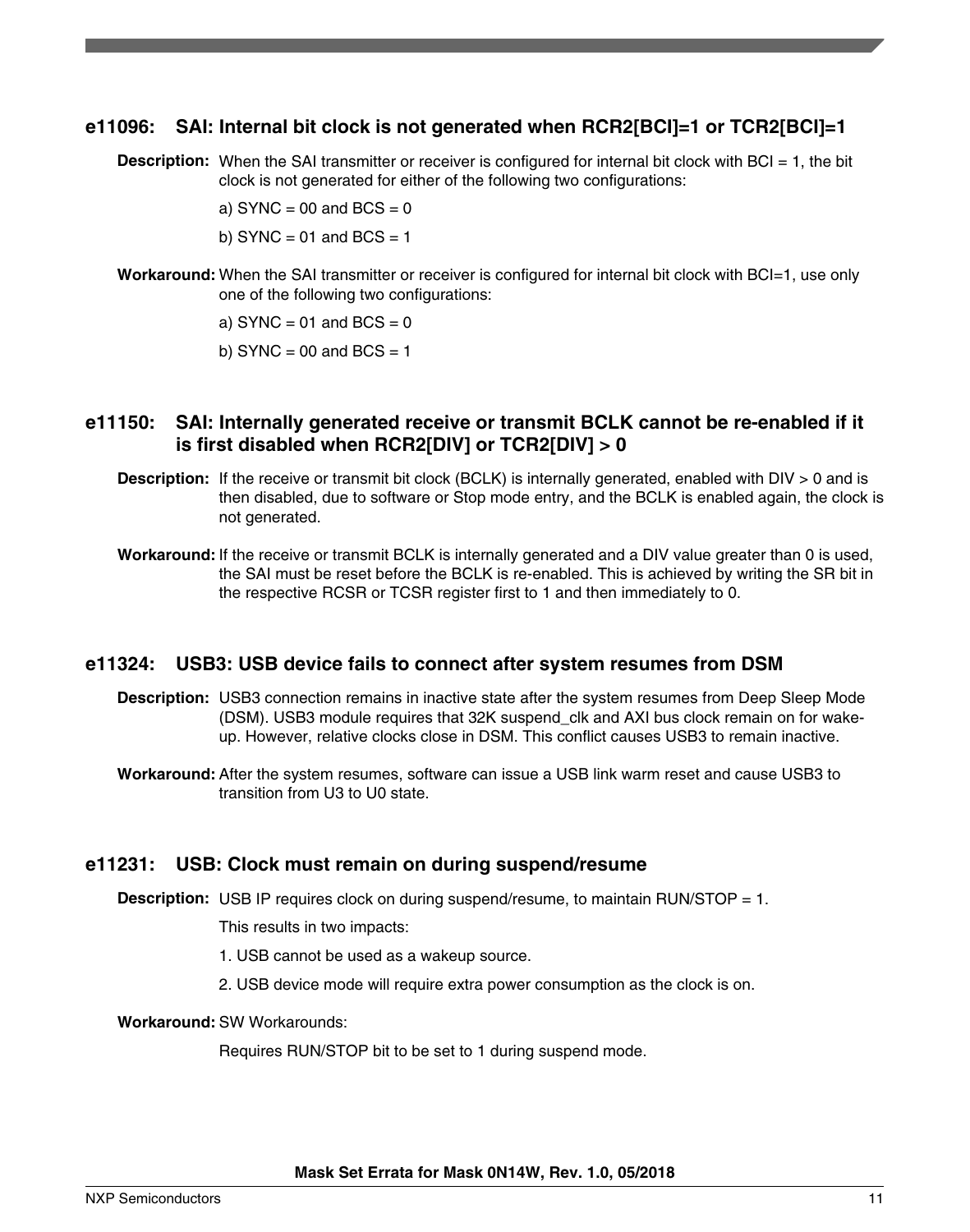### **e11176: USB: USB 3.0 Host Hot Plug incorrectly enumerates**

**Description:** The USB host hot plug causes the USB3 device to incorrectly enumerate.

**Workaround:** SW workarounds:

Two workarounds are possible to update the USB3.0 register settings within the Linux Driver: Solution 1: Set GUSB2PHYCFG0.SUSPENDUSB20=0 when COMMONN=0 Solution 2: Set GUSB2PHYCFG.U2\_FREECLK\_EXISTS as 0 Solution 1 is the preferred workaround.

### **e11232: USDHC: uSDHC setting requirement for IPG\_CLK and AHB\_BUS clocks**

**Description:** uSDHC AHB\_BUS and IPG\_CLK clocks must be synchronized.

Due to current physical design implementation, AHB\_BUS and IPG\_CLK must come from same clock source to maintain clock sync.

**Workaround:** Set AHB\_BUS and IPG\_CLK to clock source from PLL1.